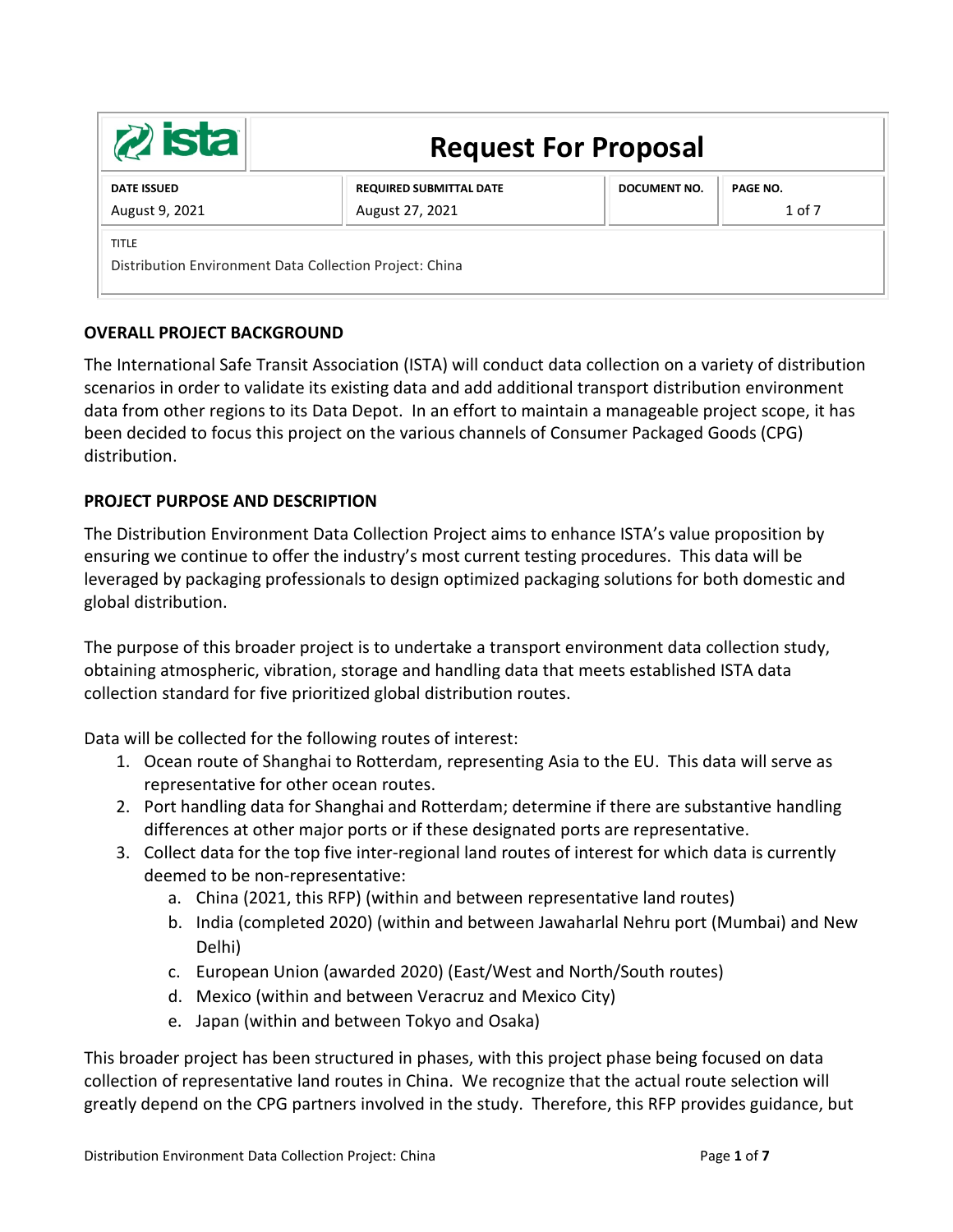

is not prescriptive on the acutal routes chosen. We encourage you to offer recommendations for representative routes that will capture the hazard variations within Chinese routes. Please provide a justification and rationale as to why these routes are considered representative from your perspective. The final routes will be subject to ISTA's approval. We encourage bidders to contact ISTA with questions.

## **SCOPE OF WORK SOUGHT IN THIS REQUEST FOR PROPOSAL**

The work sought in this RFP is the creation of a technical report detailing the transport modes, storage, and handling involved in the distribution of CPGs, including "last segments", in the representative land routes in China. The report shall take into account existing literature but will primarily focus on field measurements collected in compliance with the ISTA Data Collection Standards for shock, vibration and atmospheric conditions, which are available upon request.

It is expected that the provider will have representatives follow the distribution systems of at least three major CPG companies (approved by ISTA), that operate in China, and are shipping products representative of CPGs moving within China that are utilizing the below modes and channels within the routes of interest. The data collection will include five (5) replicate trips per route in an attempt to assure a cost-effective, statistically valid data sample, along with capturing the location tagging along the routes. Note that the provider will be responsible for identifying and arranging access to the CPG distribution facilities and routes. As previously noted, the routes will be subject to ISTA's approval.

A final report will be provided to ISTA detailing all the locations, routes, modes and channels surveyed. It will also present text descriptions, pictures and videos (where possible), of the distribution systems, package/product type and CPG producers studied along with recorded data measurements documenting the hazards incurred in the various modes of transport, handling, and storage methodologies employed for distributing CPGs within the targeted land routes in the China.

These are the modes to be observed, measured and documented, if they exist within the targeted land routes within China:

- 1. Rail
- 2. Road
	- a. Full Truck
	- b. Less-Than-Truckload (LTL)
	- c. Parcel Delivery
	- d. Other vehicles which represent a predominate means of moving packaged-products. This could vary depending on the region of study.

These are the channel types to be observed, measured and documented, if they exist within the targeted land routes in China:

- 1. Port to Import DC
- 2. Manufacturer to DC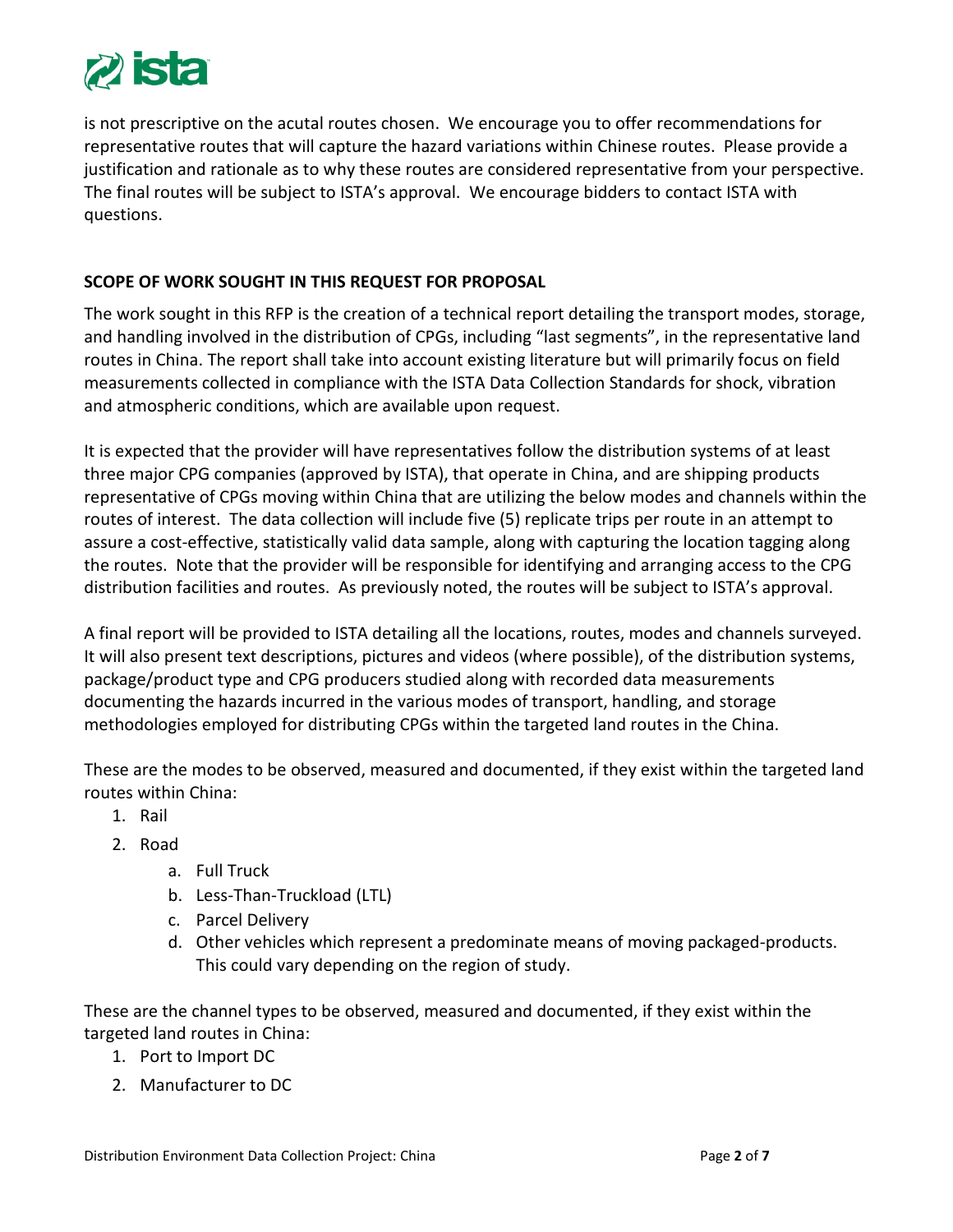

- 3. DC to Retail
- 4. DC to Warehouse/Supplier to Retail
- 5. Last-segment delivery

# **DELIVERABLES**

The Scope of Work states requirements for the project, including the services and the tangible work products to be delivered, and the tasks ISTA has identified as necessary to meet those requirements. Proposals should be tailored specifically to the project at hand. ISTA reserves the right, however, to modify specific requirements, based on changed circumstances, the proposal selection process, and contract negotiations with the Applicant(s) selected for negotiations, and to do so with or without issuing a revised RFP. In all cases the final contract will be the governing document of the project. The Applicant must provide in its proposal a detailed proposed scope of work showing how it will meet the RFP requirements.

The deliverables, at a minimum, are:

Final Report

- A final report detailing all the locations, routes, modes and channels surveyed. The final report should also present text descriptions, pictures and videos (where possible), of the supply chains, package/product type and CPG producers studied along with recorded data measurements documenting the hazards incurred in the various modes of transport, handling, and storage methodologies employed for distributing CPGs within and between the land routes of study in China.
- The report should identify the companies, products and locations of observations and measurements to assure they are representative of the CPGs being shipped in the country. The format of the report and the method of data delivery must be approved in advance by ISTA.
- The report will also include the field data measurements, field data observations, data analysis, comparison to ISTA test procedures, and recommended draft transport and handling test sequences, as detailed below.
- The report will include a literature survey to document the currently available research relevant to the project scope. This information may be used as a comparison of the analyzed data, if appropriate.

Field Data Measurements

• Field data characterizing the types of transport vehicles/modes used to move CPGs within the land routes within and between the land routes of study in China. This information should be detailed in the final report through vibration data measurements, location tagging, pictures, videos and text descriptions.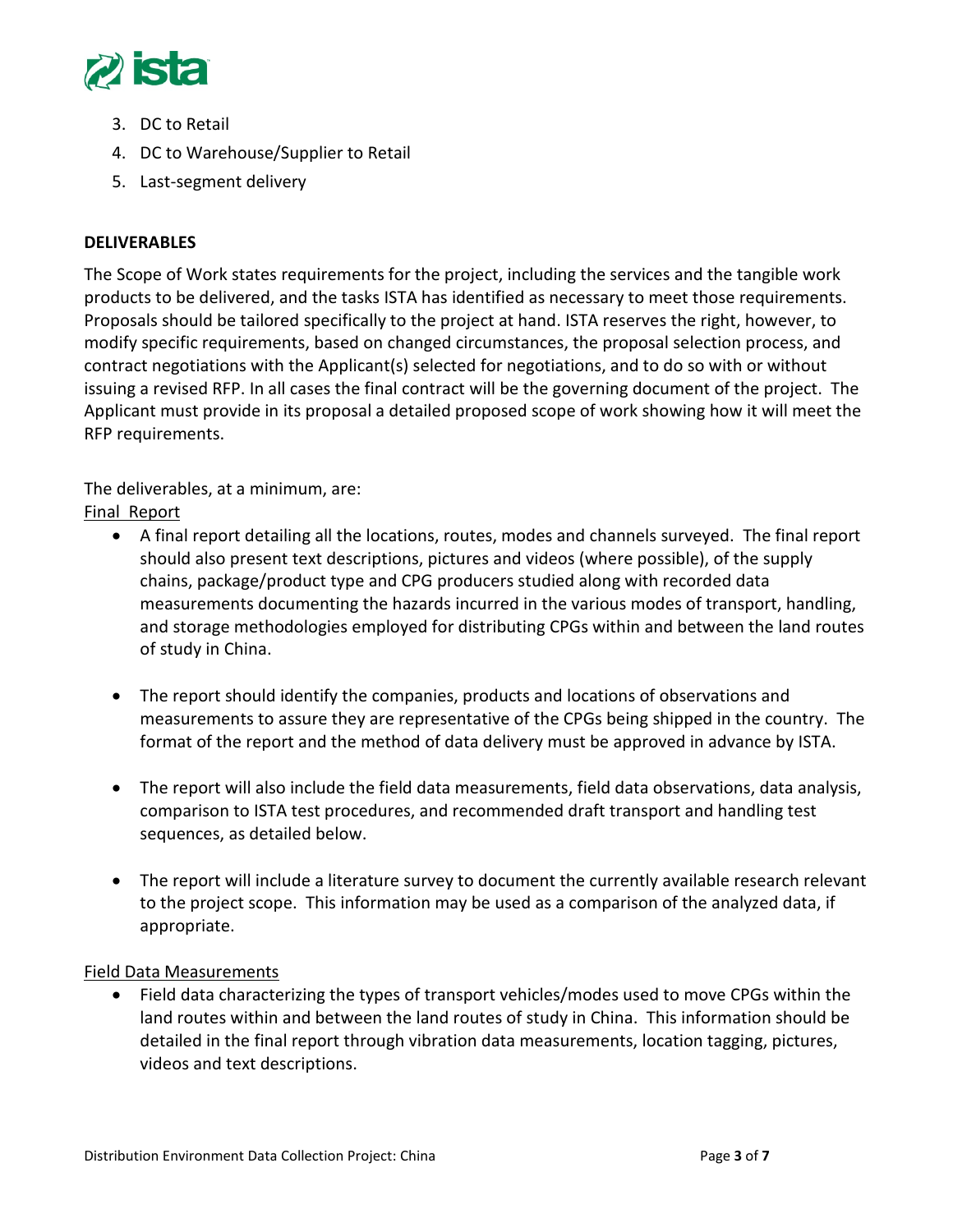

- Field data characterizing the types of storage facilities used to store CPGs and the types of handling equipment utilized within the facilities. The report will detail the range of stacking heights for each facility type, stacking patterns, duration of storage and storage methods (i.e. racking, floor stacked, etc). This information should be detailed in the final report through atmospheric data measurements, shock data measurements, location tagging, pictures, videos and text descriptions.
- All atmospheric, shock/drop, and vibration field data measurements should be collected in accordance with the ISTA Data Collection Standards.

## Field Data Observations

- Field observational data characterizing the various types of handling CPGs encounter throughout the distribution system.
	- $\circ$  Observations of potential hazards or chronic problem areas such as conveyor jams, manual handling where drops or tossing packages occur, unusually long or steep transfer chutes, bridged impacts for elongated packages, center or concentrated impacts for flat packages, etc. should be documented.
	- $\circ$  Any distinct handling practices based upon unique package or product criteria such as fragile products, high value items, big/bulky items, non-corrugated packaging (padded mailers), etc. should be noted.
	- $\circ$  Inbound, outbound and cross-docking processes, if and where applicable, including the pack out of CPGs, loading of trailers, staging (pre & post pack out), packaging materials, etc. should be documented through pictures, videos and text descriptions.
	- $\circ$  All handling types, storage conditions, hazards, etc. identified should have an accompanying distribution hazard category (shock, vibration, compression, environmental) assigned to it.

This information should be detailed in the final report through shock data measurements, pictures, videos and text descriptions of transfers during transport (by mode), receipt and shipping from facilities.

• Deviations in documented "standard" processes due to factors such as time of year (i.e. peak season, etc.) or geographic location (i.e. outside processing/storage in warmer climates, etc.) should be identified.

Data Analysis and Comparison to ISTA Test Procedures

- Summarized analysis of the collected data and comparison of the summarized data against the applicable current ISTA 3-Series or 6-Series procedures and any other relevant research identified in the literature survey, if appropriate.
- Recommended draft transport and handling test sequences, including the vibration test profile(s) and drop sequence(s), based on the collected and analyzed data.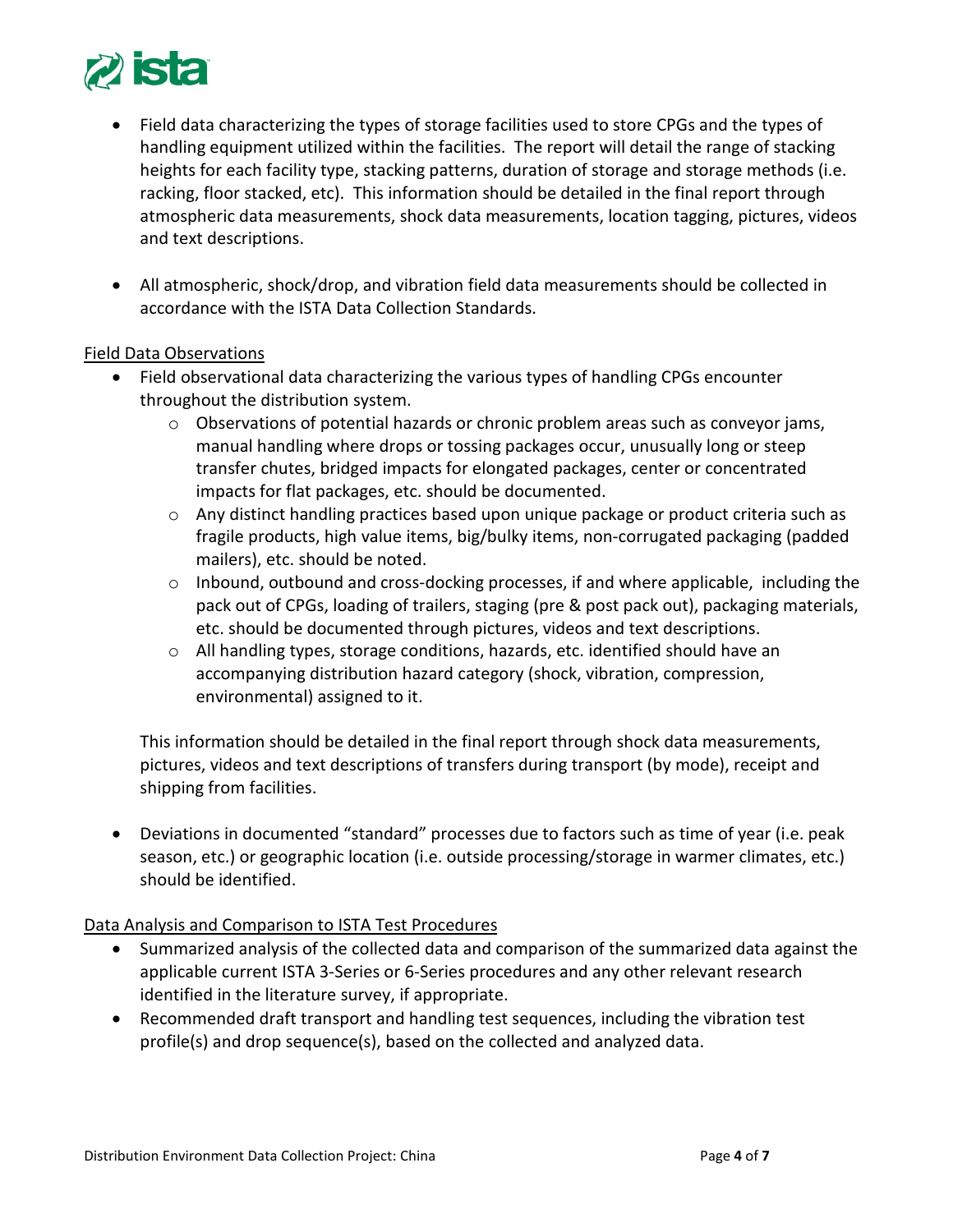

## **MINIMUM QUALIFICATIONS FOR PRINCIPAL CONSULTANT/S**

Knowledge of supply chain components including transport systems, warehousing and handling systems is required. Knowledge of, and experience with transport distribution environment data collection within China is required. The Research Partner must have commercial and professional relationships with the CPG firms identified in the proposal that will allow the researcher access to their distribution systems.

### **Please provide the following items as part of the proposal for consideration:**

### **FORM OF THE PROPOSAL**

Provide two copies (or one electronic version) of the proposal that must include the following sections:

### 1. Scope of Work:

- a. A brief description of the scope of work.
- b. A description of the recommended routes.
- c. Identification of possible CPG partners.
- d. Confirmation of deliverables.

#### 2. Qualifications:

- a. A brief description of the proposing firm /research organization/ individual.
- b. A description of who will manage the project, who will collect the field data and who will analyze the data and generate the report. This section will include a detailed description of the proposed individuals that would be assigned to this project, including role, title, experience, and education.
- c. Examples of similar research projects conducted in the past 5 years, with at least one example of data collection in China.
- d. Confirmation of prior business relationship with proposed commercial partners, along with their tentative agreement to participate in the study.
- e. At least three references, including the names of individual contacts and telephone numbers.
- f. Any other qualifications deemed necessary to complete the work if contracted by ISTA.

#### 3. Fees:

Give a total cost estimate for time and materials within the scope and timeline you propose, including payment terms and schedule. Progress payments can be considered, provided the proposal identifies how project progress can be verified. (i.e. upon submission of completed literature search, submission of final templates, etc.)

a. The proposal must include the total cost to complete the tasks described in the project scope.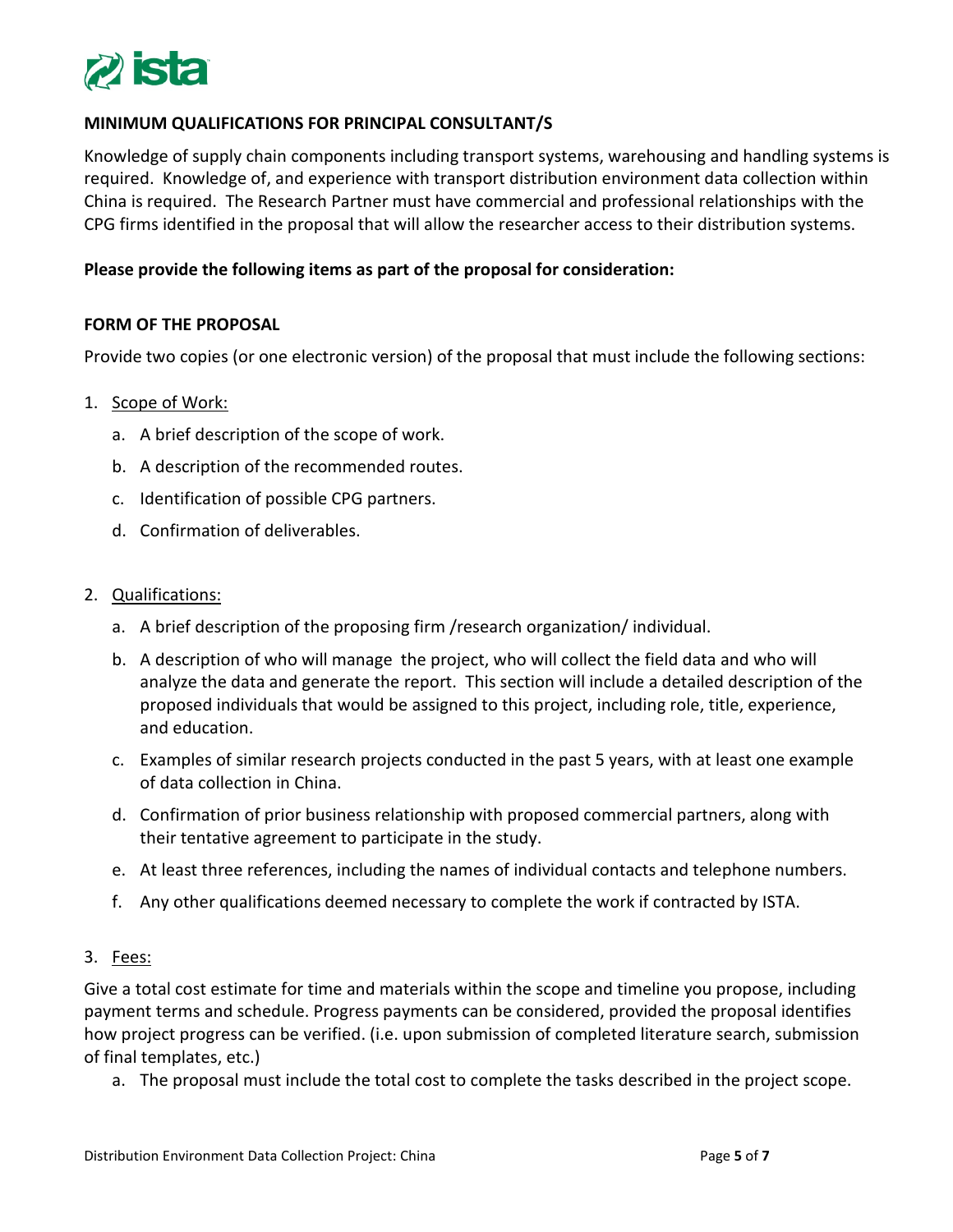

- b. The total cost must be broken into the following categories:
	- Data Collection
	- Data Analysis
	- Reporting
	- Overhead limited to no more than 25%.
- c. Include any proposed agreements, including detailed fees and billing information, and service level for this project. Include a list of charges that would be passed on to ISTA (e.g., travel, support staff, photocopies, etc.).
- d. Include representative examples of consultant(s) and support staff that might be involved in specific activities. No more than five examples are requested; each example should include the name of the individual and a brief statement of their qualifications.
- e. List any other fees applicable to the work requested by ISTA, acknowledging they must be approved in advance.
- 4. Project Timeline:

A detailed timeline should accompany the project plan.

5. Conflict Analysis (If necessary):

Assurance that the firm has conducted an initial conflicts analysis and has not uncovered any potential conflicts.

## **SUBMISSIONS**

All proposals must be received by **Friday, August 27, 2021.**

Address proposals to: Brian O'Banion ISTA 1400 Abbot Road, Suite 160 East Lansing, MI 48823 Or by email to [bobanion@ista.org](mailto:bobanion@ista.org)

Questions regarding this RFP or your proposal submission may be addressed to Brian O'Banion at the above email address, or telephone 517-333-3437 ext. 216.

## **SELECTION PROCESS**

ISTA will evaluate all proposals and may conduct telephone conferences to clarify information such as approach, timing and costs.